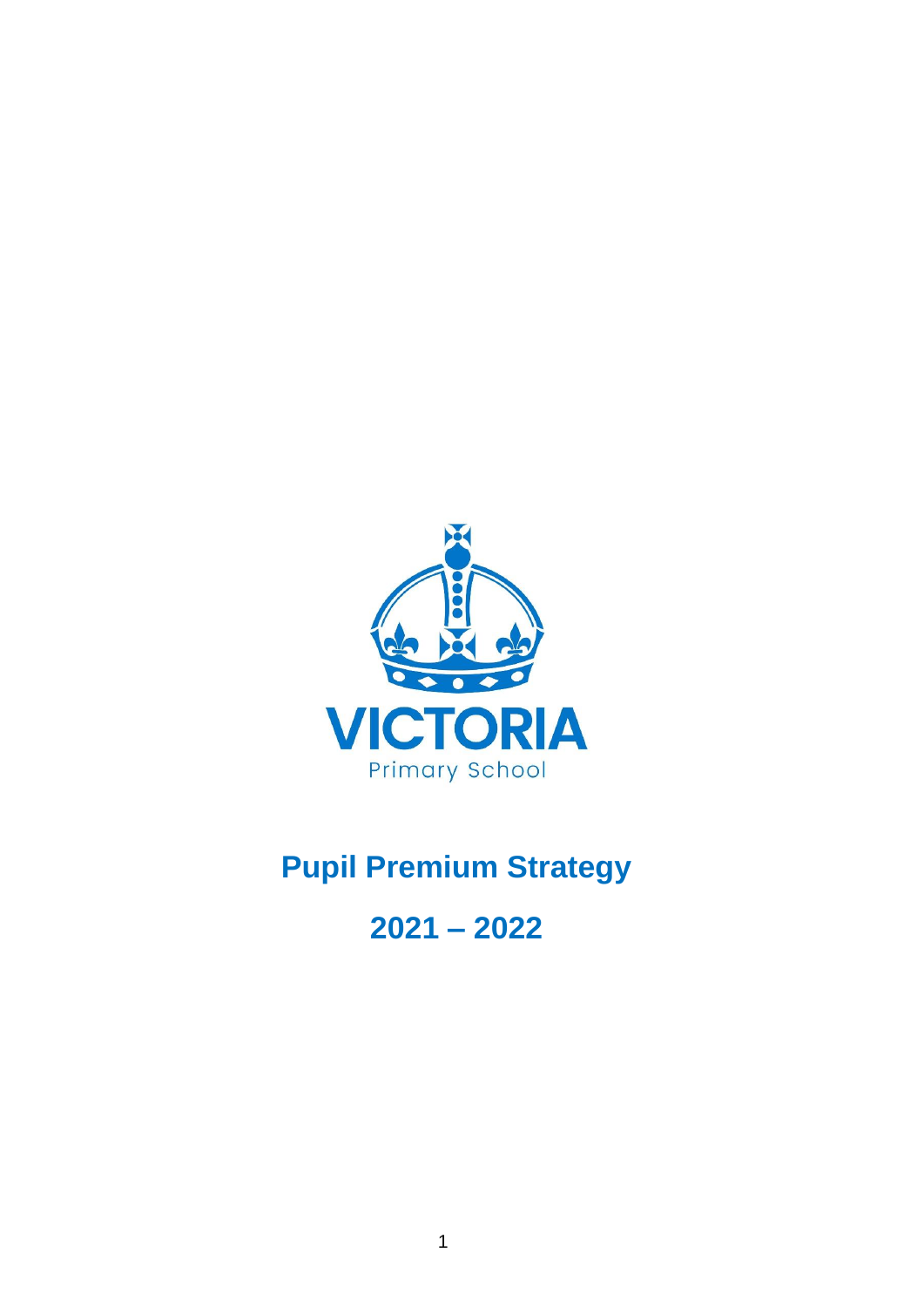This statement details our school's use of pupil premium (and recovery premium for the 2021 to 2022 academic year) funding to help improve the attainment of our disadvantaged pupils.

It outlines our pupil premium strategy, how we intend to spend the funding in this academic year and the effect that last year's spending of pupil premium had within our school.

#### **School overview**

| <b>Detail</b>                                                         | Data                        |
|-----------------------------------------------------------------------|-----------------------------|
| School name                                                           | Victoria Primary School     |
| Number of pupils in school                                            | 328                         |
| Proportion (%) of pupil premium eligible pupils                       | 51%                         |
| Academic years that our current pupil premium strategy<br>plan covers | 2021 - 2024                 |
| Date this statement was published                                     | December 2021               |
| Date on which it will be reviewed                                     | September 2022              |
| Statement authorised by                                               | <b>Local Governing Body</b> |
| Pupil premium lead                                                    | <b>Russell Gray</b>         |
| Governor lead                                                         | Sarah-Jane Latus            |

#### **Funding overview**

| <b>Detail</b>                                                                                                                                                              | <b>Amount</b> |
|----------------------------------------------------------------------------------------------------------------------------------------------------------------------------|---------------|
| Pupil premium funding allocation this academic year                                                                                                                        | £228,650      |
| Recovery premium funding allocation this academic year                                                                                                                     | £24,650       |
| Pupil premium funding carried forward from previous<br>years                                                                                                               | £0            |
| Total budget for this academic year<br>If your school is an academy in a trust that pools this<br>funding, state the amount available to your school this<br>academic year | £253,300      |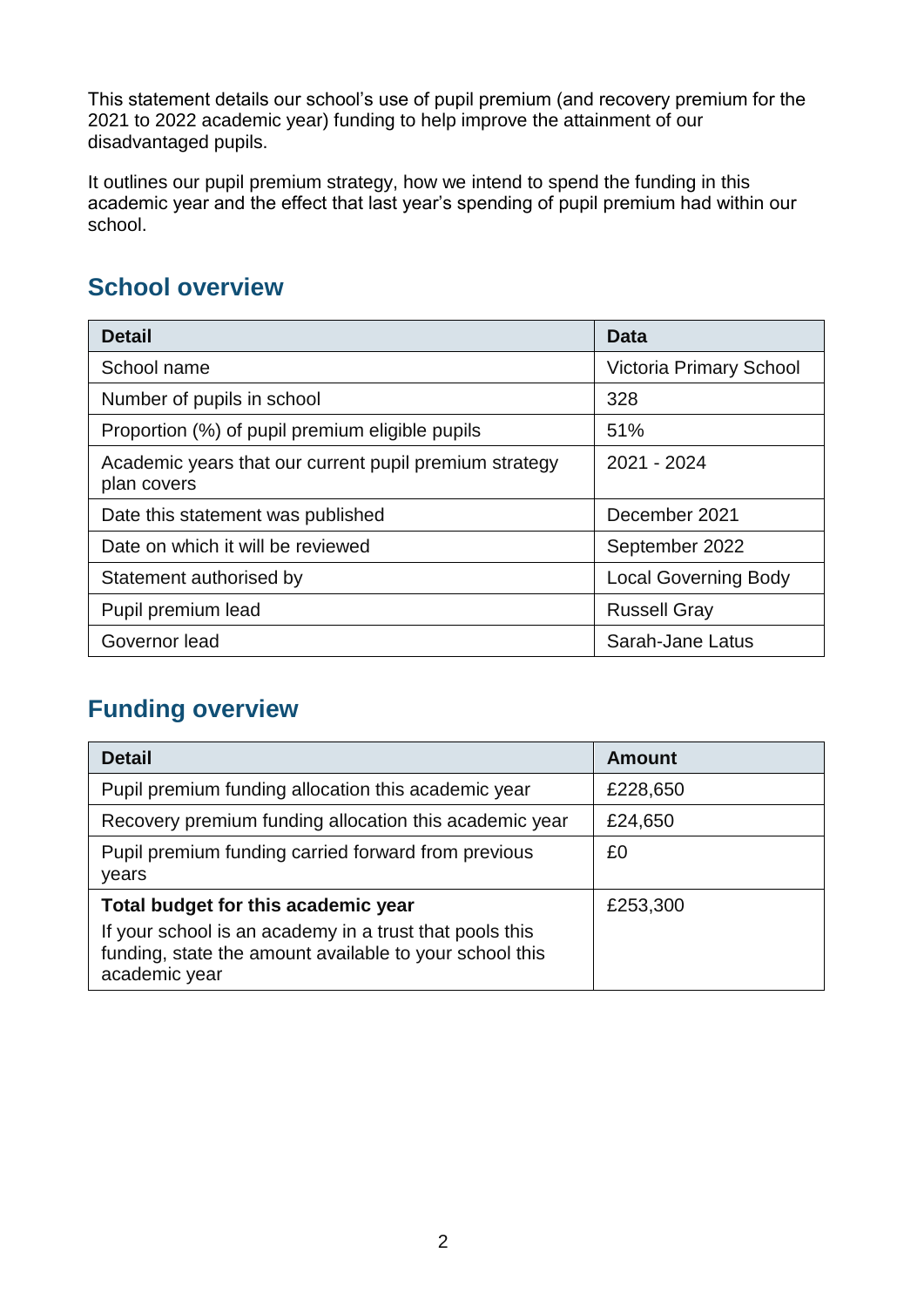# **Part A: Pupil premium strategy plan**

#### **Statement of intent**

Our ultimate aim for our disadvantaged pupils is that they have exactly the same opportunity to take their place and experience success alongside their more advantaged peers.

Our vision statement applies as much to those who are subject to disadvantaged as those who are not:

*We strive to empower and enable every child to be their best, feeling confident in looking forward to an independent and positive future.*

*We are determined to make use of our strong diverse community so that everyone - pupils, families and staff – invest in and contribute to one another's ambitions and aspirations.*

This plan aims to overcome disadvantage through the use of evidence-based strategies which purposefully address the key barriers to achievement that are experienced within our community.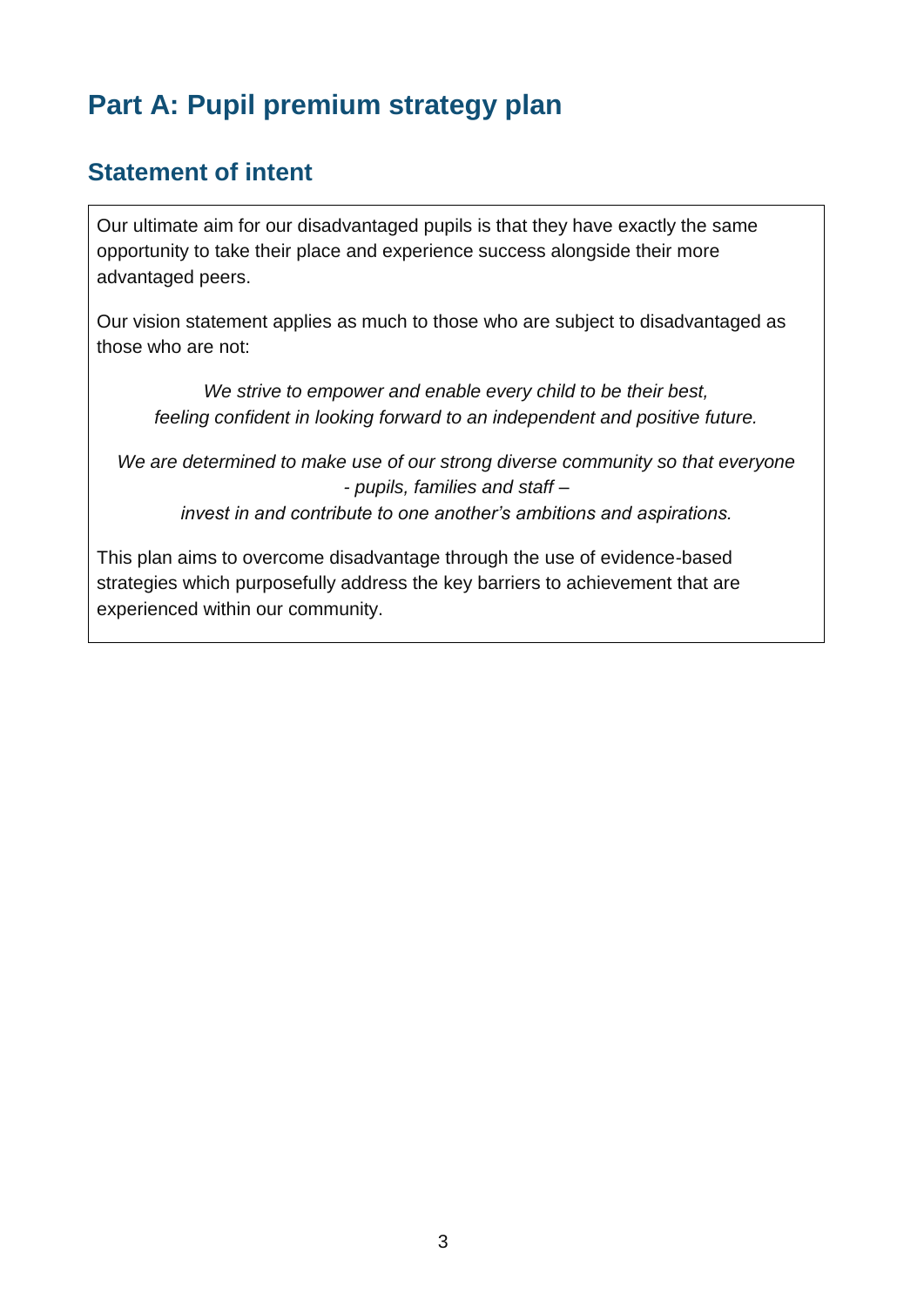## **Challenges**

This details the key challenges to achievement that we have identified among our disadvantaged pupils.

| <b>Challenge</b><br>number | <b>Detail of challenge</b>                                                                                                                                                                                                                                                                                                                                                                                  |
|----------------------------|-------------------------------------------------------------------------------------------------------------------------------------------------------------------------------------------------------------------------------------------------------------------------------------------------------------------------------------------------------------------------------------------------------------|
| 1                          | 88% of PP pupils have Language and Communication skills below age<br>related expectation on entry to Nursery. This is 38% higher than for<br>non-PP pupils. This reduces access to learning and slows reading,<br>writing and maths progress in subsequent years if uncorrected.                                                                                                                            |
| 2                          | Low attainment in Key Stages 1 and 2 is a strong risk factor for<br>disadvantaged pupils' later attainment. Early identification and<br>intervention are therefore vital to help disadvantaged pupils achieve.<br>The school needs to identify low performance on entry and regularly<br>review individual pupils' performance so they can respond quickly to<br>provide effective support. DfE & NFER 2015 |
| 3                          | 30% of PP pupils speak English as an additional language                                                                                                                                                                                                                                                                                                                                                    |
| 4                          | 15% of all PP pupils access free breakfast club places to ensure a<br>nutritious meal is received at the start of the day. These pupils<br>represent 1 in every 2 attendees.                                                                                                                                                                                                                                |
| 5                          | 10% of all PP pupils require professional pre-CAMHS counselling as a<br>result of situations external to school. These pupils represent 2 in every<br>3 cases.                                                                                                                                                                                                                                              |
| 6                          | 53% of playground issues which required restorative justice<br>interventions between Sept 2018 and July 2019 (73 of 138 incidents)<br>were instigated by PP pupils.<br>(Historic data retained for plan due to interrupted data collection during covid closures and<br>associated "bubble" restructuring of break times)                                                                                   |
| $\overline{7}$             | Access to high achieving employment role models are limited leading to<br>low aspiration. Catchment area family income and employment rates<br>are in the second decile (0.287 and 0.187 respectively), education and<br>skills in the third decile and IDACI ranking in the first decile (0.427).                                                                                                          |
| 8                          | Attendance rates for pupils eligible for PP are below non-PP children.<br>This reduces their learning time and puts them at risk of lower progress<br>rates.<br>44% of pupils live out of catchment. 2018 – 2019: PP attendance 93.2%<br>vs not-PP $94.5\%$ . (All Avg = $93.9\%$ )                                                                                                                         |
| 9                          | 35% of all PP pupils are from families who access support or<br>intervention including Early Help and Social Care. These pupils<br>represent around 3 in every 5 cases (56%).                                                                                                                                                                                                                               |
| 10                         | Engagement with remote learning was variable during covid closures.<br>Generally, the top 10% of attainers completed every task set, the<br>bottom 20% completed very little work at all. This was especially so in<br>the current Year 6 where there is also a high SEND and EAL incidence.                                                                                                                |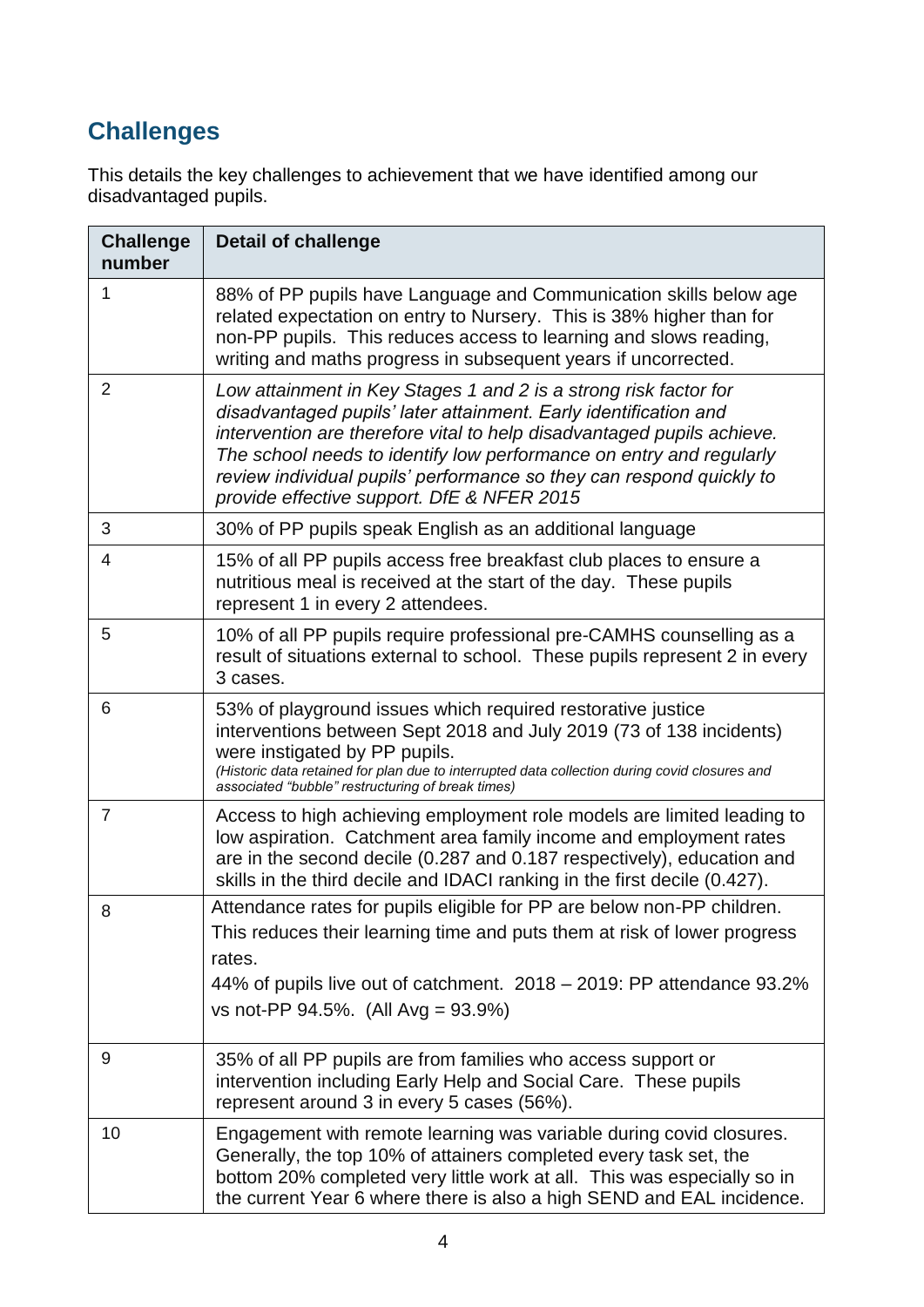### **Intended outcomes**

This explains the outcomes we are aiming for **by the end of our current strategy plan**, and how we will measure whether they have been achieved.

| <b>Intended outcome</b>                                                                          | <b>Success criteria</b>                                                                                                                                                       |
|--------------------------------------------------------------------------------------------------|-------------------------------------------------------------------------------------------------------------------------------------------------------------------------------|
| Improved English and Maths progress in<br>EYFS, KS1 and KS2                                      | Cohort targets met at FFT 20                                                                                                                                                  |
| PP achievement in line with non PP and<br>close to national averages at end of EYFS              | PP attainment gap is within 5%                                                                                                                                                |
| Improved attainment in Years 5 and 6,<br>inc. closing the pre- to post-covid closures<br>ARE gap | Cohort targets met at FFT 20                                                                                                                                                  |
| Improved attainment in Years 3 and 4<br>inc. closing the pre- to post-covid closures<br>ARE gap  | Cohort targets met at FFT 20                                                                                                                                                  |
| Improved attainment in Years 1 and 2<br>inc. closing the pre- to post-covid closures<br>ARE gap  | Cohort targets met at FFT 20                                                                                                                                                  |
| Improved attainment in EYFS<br>inc. closing the pre- to post-covid closures<br>ARE gap           | Cohort targets met at FFT 20                                                                                                                                                  |
| Rapid development of English language<br>skills = higher achievement                             | EAL PP attainment gap is within 5%                                                                                                                                            |
| Pupils are alert and ready to learn =<br>higher achievement                                      | Attendance at breakfast club or<br>accessing of grab and go bagels is<br>proportionally weighted to PP pupils                                                                 |
| Improved esteem and improved mental<br>$health = higher achievement$                             | Intervention cycle completion records<br>show meeting of course targets                                                                                                       |
| Participation in educational trips and visits<br>= higher achievement                            | All PP attend trips and visits irrespective<br>of ability to pay                                                                                                              |
| Full enrolment of eligible pupils                                                                | FSM forms completed for all new<br>enrolments                                                                                                                                 |
| Improved safety, esteem and mental<br>$health = higher achievement$                              | All PP have access to family support and<br>SEMH support at point of need                                                                                                     |
| Improved attendance = higher<br>achievement                                                      | PP Attendance rose from 92.2% (2017-<br>18) 93.2% (2018-19) to match nonPP<br>average of 94.5% in 2020-21. The<br>nonPP average rose to 95.1%, meaning<br>a 0.6% gap remains. |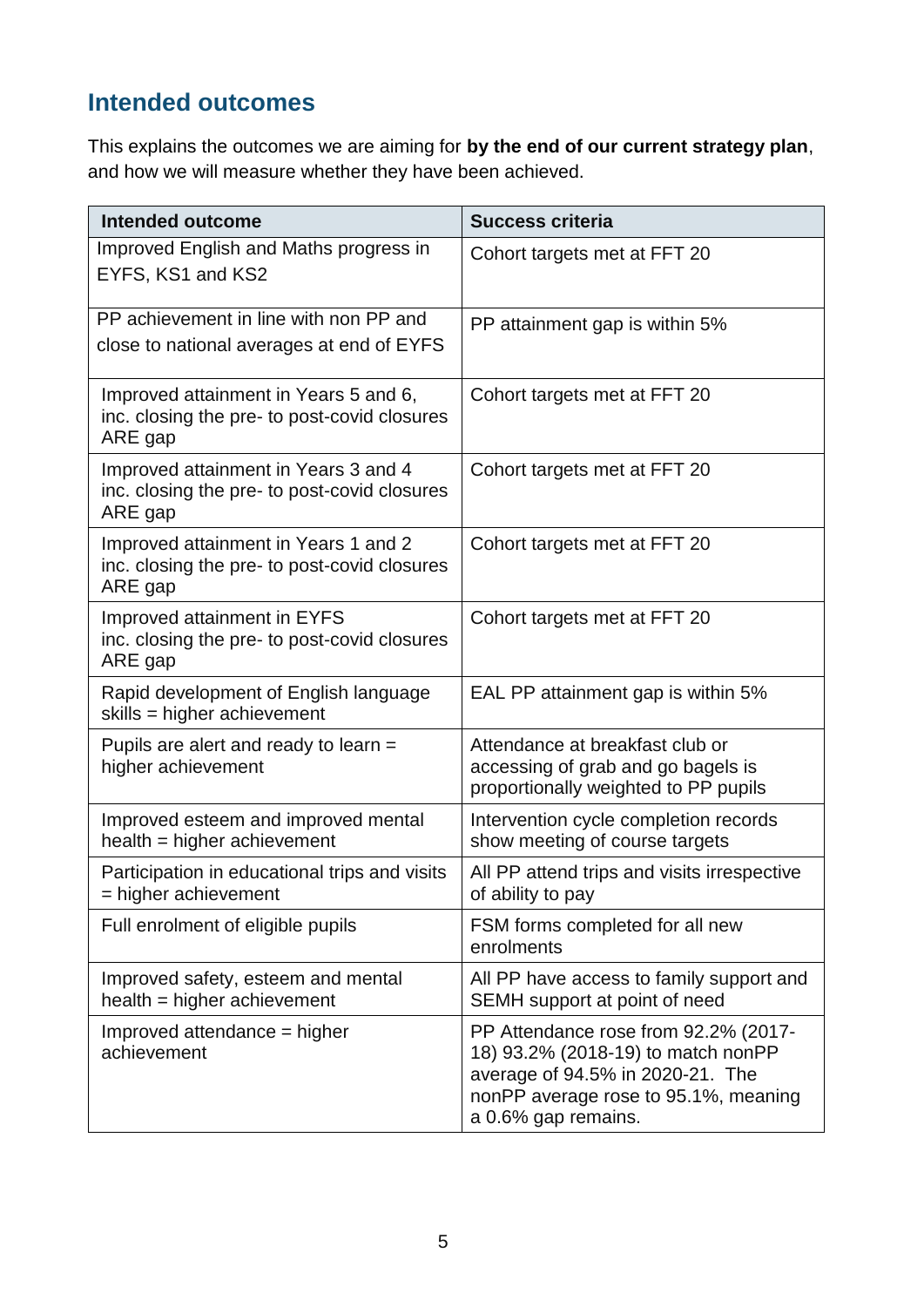### **Activity in this academic year**

This details how we intend to spend our pupil premium (and recovery premium funding) **this academic year** to address the challenges listed above.

#### **Teaching (for example, CPD, recruitment and retention)**

Budgeted cost: £ 172,650

| <b>Activity</b>                                                                                                                                                                                                                                                        | <b>Evidence that supports this</b><br>approach                                                                                                         | <b>Challenge</b><br>number(s)<br>addressed |
|------------------------------------------------------------------------------------------------------------------------------------------------------------------------------------------------------------------------------------------------------------------------|--------------------------------------------------------------------------------------------------------------------------------------------------------|--------------------------------------------|
| <b>Expansion to FTE</b><br><b>Teaching Assistant</b><br>per year group (Y5<br>Y6) or per class<br>$(EYFS - Y4)$<br>TA to enable faster<br>feedback in core<br>lessons and provision<br>of 1:1 and small<br>group interventions<br>for pupils with gaps in<br>knowledge | EEF shows that effective feedback<br>increases outcomes by +8 Months<br>EEF shows that 1:1 and small group<br>sizes increase outcomes by +5<br>Months. | $\overline{2}$<br>10                       |
| £112,250                                                                                                                                                                                                                                                               |                                                                                                                                                        |                                            |
| Free 30 hours places<br>for PP children<br>Full time places<br>provided to eligible<br>pupils                                                                                                                                                                          | EEF shows that extending access to<br>time in school improves progress by<br>$+2.5$ months                                                             | 1<br>$\overline{2}$                        |
| Additional L2 adult to<br>facilitate afternoon<br>ratio + Lead TA for<br>afternoon ratio:<br>£11,900                                                                                                                                                                   |                                                                                                                                                        |                                            |
| 0.3 FTE booster<br>teaching in EYFS<br>£8,000                                                                                                                                                                                                                          | EEF shows that effective feedback<br>increases outcomes by +8 Months                                                                                   | $\mathbf 1$<br>$\overline{2}$              |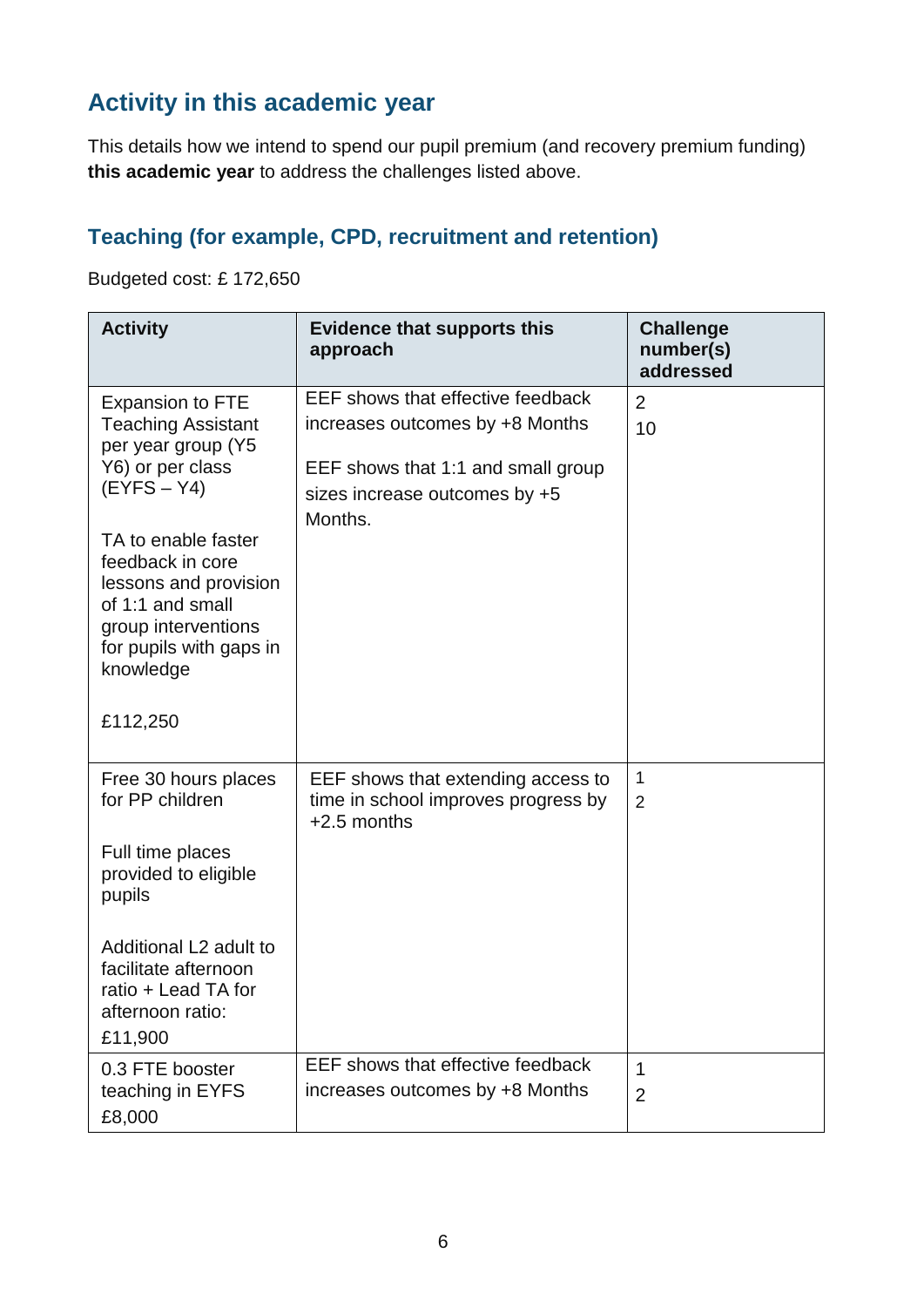|                               | EEF shows that 1:1 and small group       |                |
|-------------------------------|------------------------------------------|----------------|
|                               | sizes increase outcomes by +5            |                |
|                               | Months.                                  |                |
|                               |                                          |                |
| 0.6 FTE Additional            | EEF shows that effective feedback        | $\overline{2}$ |
| teacher in Y2                 | increases outcomes by +8 Months          | 10             |
| £6,500                        |                                          |                |
|                               | EEF shows that 1:1 and small group       |                |
|                               | sizes increase outcomes by +5<br>Months. |                |
|                               | EEF shows that effective feedback        |                |
| 0.3FTE Additional             |                                          | 2              |
| teacher in Y3                 | increases outcomes by +8 Months          | 10             |
| £7,000                        | EEF shows that 1:1 and small group       |                |
|                               | sizes increase outcomes by +5            |                |
|                               | Months.                                  |                |
| 0.6 FTE Additional            | EEF shows that effective feedback        | $\overline{2}$ |
| teacher Autumn + 0.2          | increases outcomes by +8 Months          | 10             |
| FTE in Spring /               |                                          |                |
| Summer in Y5                  | EEF shows that 1:1 and small group       |                |
| £9,500                        | sizes increase outcomes by +5<br>Months. |                |
|                               |                                          |                |
| <b>1FTE Additional</b>        | EEF shows that effective feedback        | $\overline{2}$ |
| Teacher Autumn + 0.5          | increases outcomes by +8 Months          | 10             |
| FTE in Spring<br>Summer in Y6 |                                          |                |
| £14,500                       | EEF shows that 1:1 and small group       |                |
|                               | sizes increase outcomes by +5            |                |
|                               | Months.                                  |                |
|                               | EEF shows impact of Oral Language        | $\overline{2}$ |
| <b>EAL Support</b>            | Intervention increases outcomes by       | 3              |
| £3,000                        | +5 months                                |                |
|                               |                                          | 10             |
|                               |                                          |                |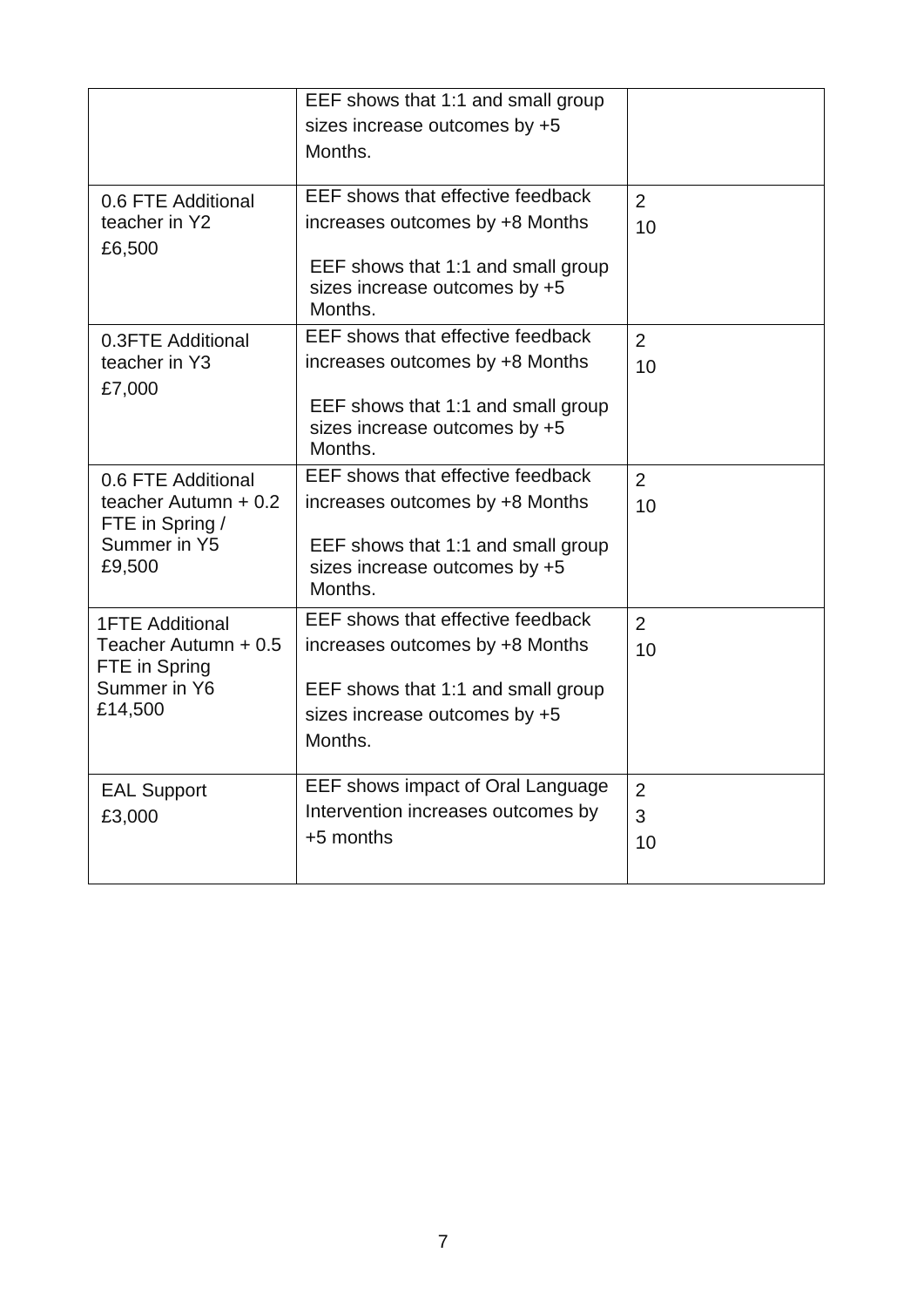#### **Targeted academic support (for example, tutoring, one-to-one support structured interventions)**

Budgeted cost: £24,650

| <b>Activity</b>                                                  | <b>Evidence that supports this</b><br>approach                                                                                                                     | <b>Challenge</b><br>number(s)<br>addressed |
|------------------------------------------------------------------|--------------------------------------------------------------------------------------------------------------------------------------------------------------------|--------------------------------------------|
| <b>2FTE NTP Reading</b><br>Tutoring (2x 6 weeks)<br><b>Y1 Y2</b> | FFT Research has demonstrated<br>that pupils using Tutoring with the<br>Lightning Squad make learning gains<br>of between 3 and 5 months in<br>reading attainment. | 2<br>10                                    |
| <b>2FTE NTP Reading</b><br>Tutoring (2x 6 weeks)<br><b>Y3 Y4</b> | FFT Research has demonstrated<br>that pupils using Tutoring with the<br>Lightning Squad make learning gains<br>of between 3 and 5 months in<br>reading attainment. | 2<br>10                                    |
| <b>1FTE NTP Academic</b><br>Mentor (39 weeks)<br><b>Y2 Y3 Y4</b> | EEF shows that 1:1 and small group<br>sizes increase outcomes by +5<br>Months.                                                                                     | $\overline{2}$<br>10                       |
| 0.6FTE Tutoring<br>$(10$ weeks)<br><b>Y5 Y6</b>                  | EEF shows that 1:1 and small group<br>sizes increase outcomes by +5<br>Months.                                                                                     | $\overline{2}$<br>10                       |
| After school staff-led<br>tutoring                               | EEF shows that 1:1 and small group<br>sizes increase outcomes by +5<br>Months.                                                                                     | 2<br>10                                    |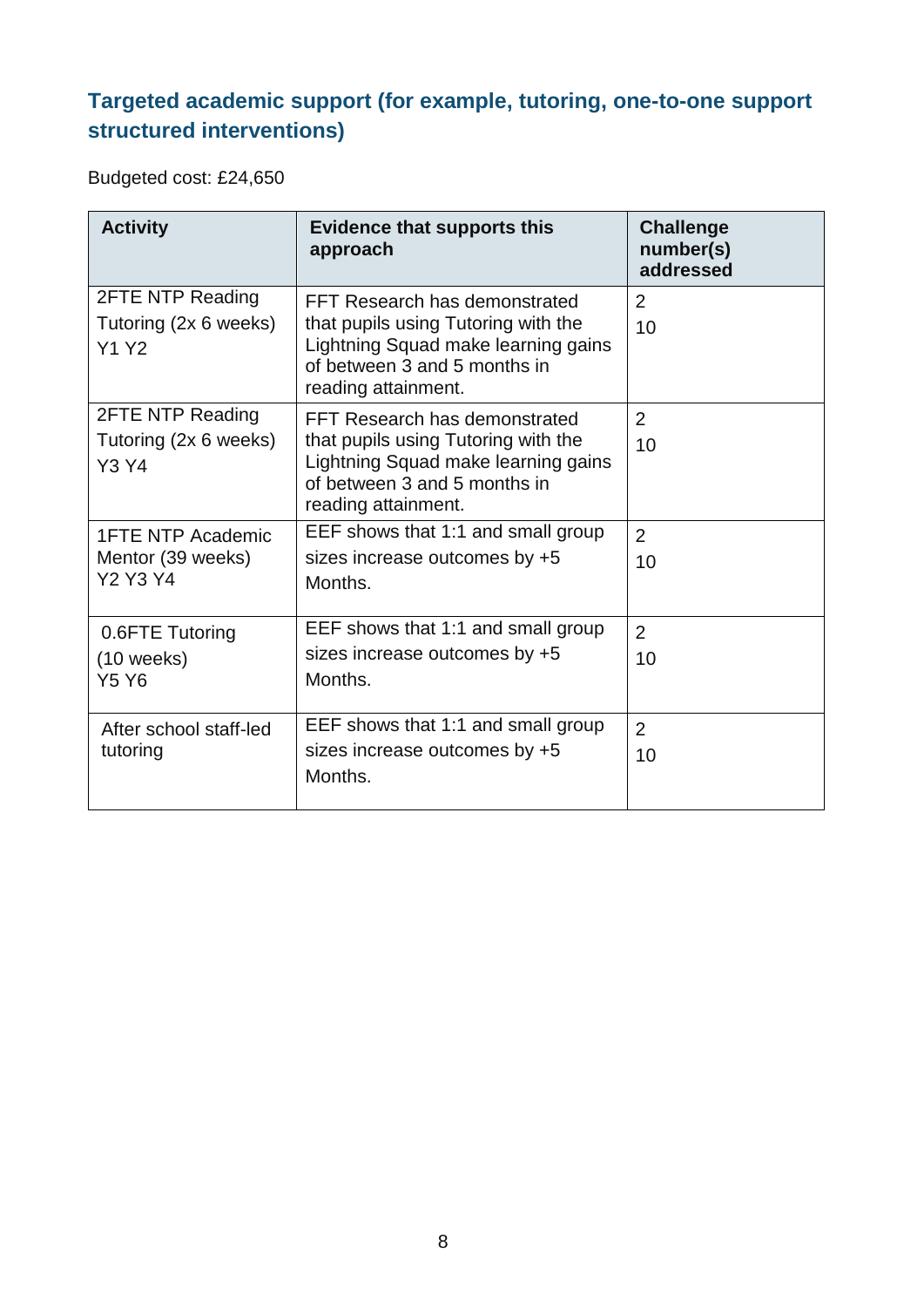#### **Wider strategies (for example, related to attendance, behaviour, wellbeing)**

Budgeted cost: £56,000

| <b>Activity</b>                                                                       | <b>Evidence that supports this</b><br>approach                                                                                                                                                                                                                                                                                                                                                                                                                                                                                        | <b>Challenge</b><br>number(s)<br>addressed |
|---------------------------------------------------------------------------------------|---------------------------------------------------------------------------------------------------------------------------------------------------------------------------------------------------------------------------------------------------------------------------------------------------------------------------------------------------------------------------------------------------------------------------------------------------------------------------------------------------------------------------------------|--------------------------------------------|
| <b>Breakfast Club</b><br>£1,900                                                       | Children who eat breakfast before<br>school are twice as likely to score<br>highly in tests and assessments at<br>11 than those who start learning on<br>an empty stomach (Cardiff<br>University, 2015)                                                                                                                                                                                                                                                                                                                               | $\overline{4}$<br>8                        |
| Counselling inc.<br>lunchtime behaviour<br>management<br>x 5 days per week<br>£24,800 | Targeted school-based counselling<br>interventions have led to<br>improvements in wellbeing and<br>mental health, yielding reduced<br>levels of school exclusion by 31%<br>and improved pupil attainment<br>(Banerjee et al., 2014 cited in School<br>Counselling for All, British<br>Association of Counselling and<br>Psychotherapy 2015)<br><b>EEF</b> shows that behaviour<br>intervention increases attainment by<br>+3 Months.<br>Incidents instigated by pupil<br>premium pupils reduced by 7% from<br>2017 / 18 to 2018 / 19. | 5<br>6                                     |
| Trips, Visits and<br><b>Travel Subsidy</b><br>£2,500                                  | The Prince's Foundation for Children<br>and the Arts' "Start Project" found that<br>75 per cent of teachers felt that their<br>pupils had improved self-esteem, and<br>87 per cent reported an improvement<br>in academic skills as a result of Arts<br>Visits.                                                                                                                                                                                                                                                                       | 8                                          |
| Free jumper on<br>enrolment<br>£2,500                                                 | <b>EEF shows that School Uniform has</b><br>no impact on attainment, however<br>this strategy incentivises FSM<br>enrolment for all eligible families.                                                                                                                                                                                                                                                                                                                                                                                | 9                                          |
| <b>Family Support</b><br>Assistant direct work                                        | Social and economic circumstances<br>constitute 86% of factors explaining                                                                                                                                                                                                                                                                                                                                                                                                                                                             | 8<br>9                                     |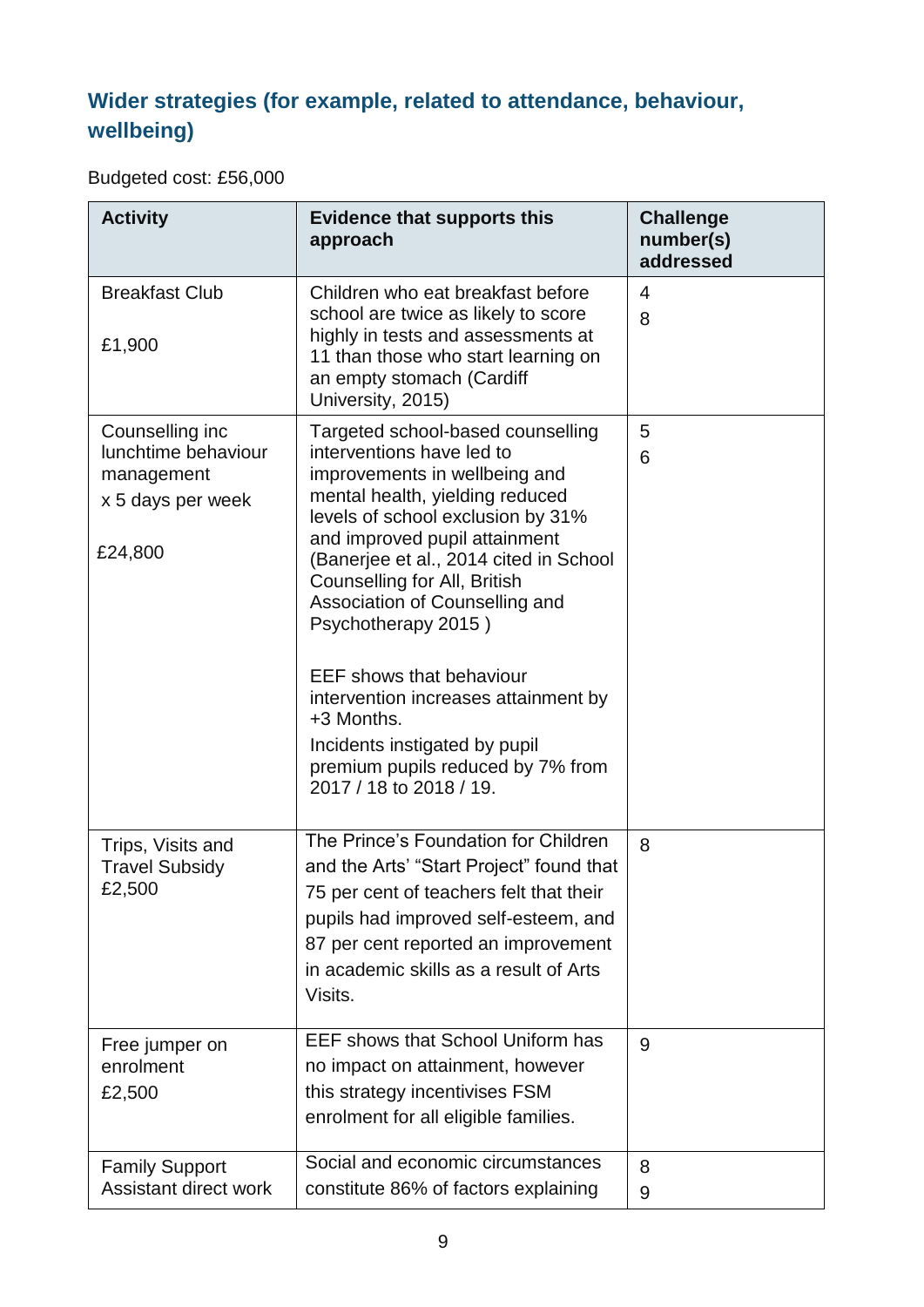| and co-ordination of<br>multi-agency work x5<br>days per week,<br>Use of home visits<br>and home collections<br>on first day response<br>monitoring.<br>£16,000                                                       | disadvantaged pupils' educational<br>results.<br>(Joseph Rowntree Foundation<br>"Tackling Low Educational<br>Achievement" 2007)                                                                                                                                                                                                                                                                                                      |        |
|-----------------------------------------------------------------------------------------------------------------------------------------------------------------------------------------------------------------------|--------------------------------------------------------------------------------------------------------------------------------------------------------------------------------------------------------------------------------------------------------------------------------------------------------------------------------------------------------------------------------------------------------------------------------------|--------|
| <b>Education Welfare</b><br><b>Specialist Support</b><br>£300 (£30 per<br>referral)<br><b>Education Welfare</b><br>Officers administer<br>legal action where<br>family support has not<br>had the required<br>impact. | DfE (2011) reported that:<br>Of pupils who miss more than<br>50% of school, only 3% manage to<br>achieve five A* to Cs, including<br>English and maths<br>Of pupils who miss between<br>10% and 20% of school, only 35%<br>manage to achieve five A* to C<br>GCSEs, including English and maths<br>Of pupils who miss less than<br>5% of school, 73% achieve 5 A* to<br>Cs, including English and maths                              | 8<br>9 |
| Trauma and<br><b>Attachment Specialist</b><br><b>TA SEMH</b><br>Intervention inc<br>lunchtime and<br>breaktime behaviour<br>management<br>£8,000                                                                      | Targeted school-based counselling<br>interventions have led to<br>improvements in wellbeing and<br>mental health, yielding reduced<br>levels of school exclusion by 31%<br>and improved pupil attainment<br>(Banerjee et al., 2014 cited in School<br>Counselling for All, British<br>Association of Counselling and<br>Psychotherapy 2015)<br><b>EEF</b> shows that behaviour<br>intervention increases attainment by<br>+3 Months. | 5<br>6 |

### **Total budgeted cost: £253,300**